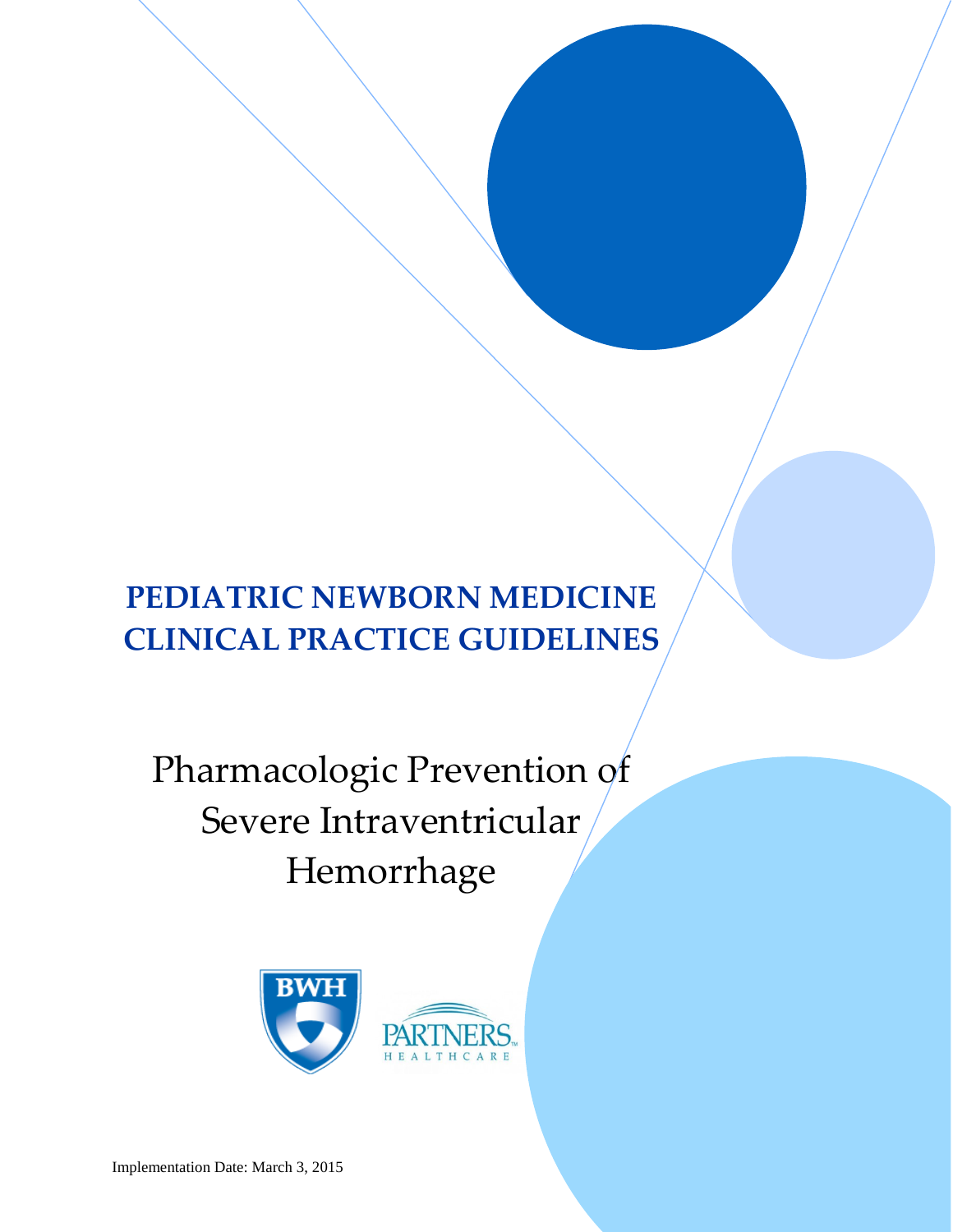

# **Clinical Practice Guideline:** Pharmacologic Prevention of Severe Intraventricular Hemorrhage

# **Points of emphasis/Primary changes in practice:**

- **1.** All neonates born at ≤ 1500 grams should be screened for risk of severe IVH using a published predictive model available online.
- **2.** Prophylactic indomethacin will be utilized for neonates with ≥ 15% risk of severe IVH.

# **Rationale for change:**

To optimize and standardize pharmacologic prevention of severe IVH.

**Questions? Please contact:** NICU Clinical Pharmacist

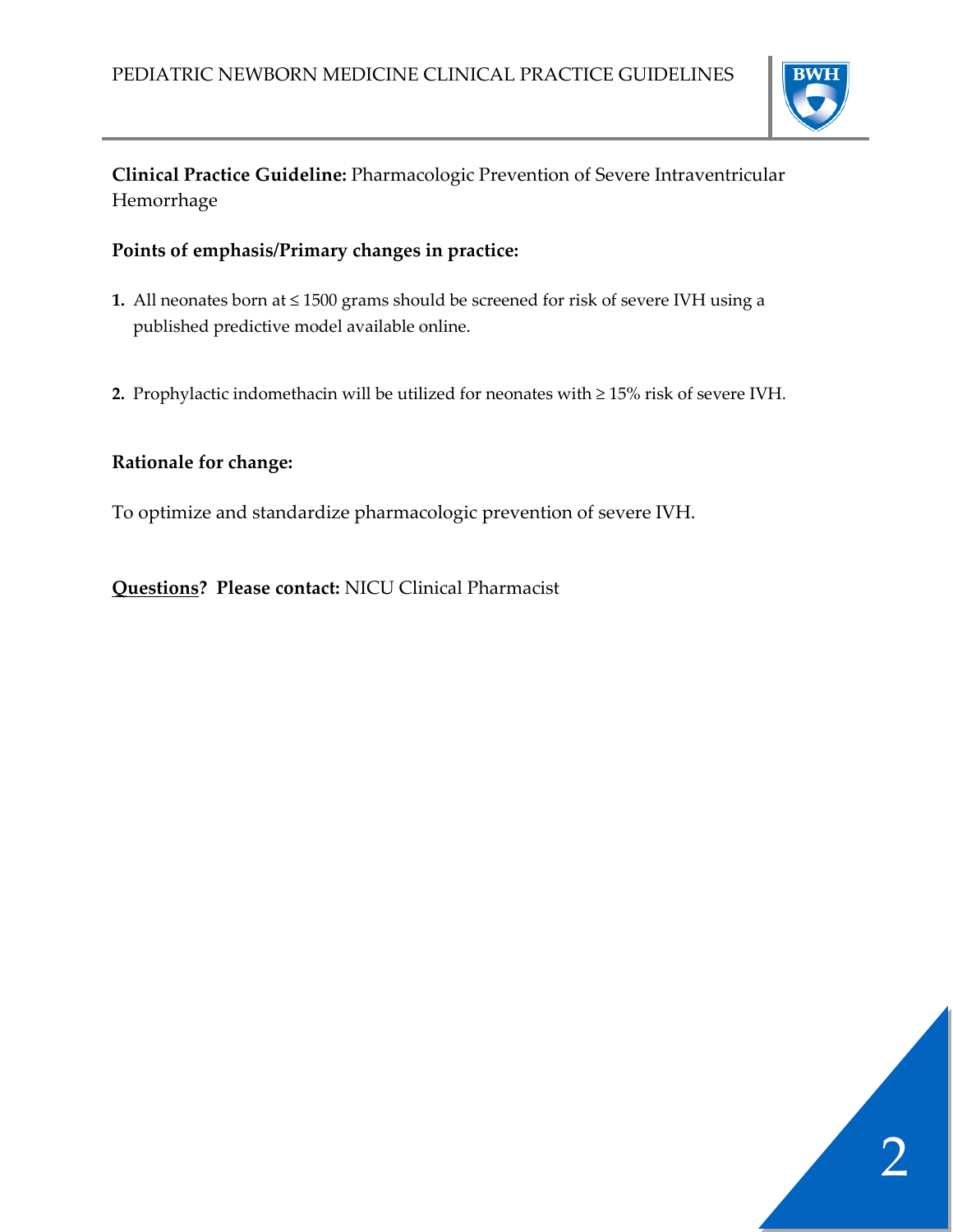

| <b>Clinical Guideline Name</b> | Pharmacologic Prevention of Severe Intraventricular Hemorrhage                                                                                                        |  |
|--------------------------------|-----------------------------------------------------------------------------------------------------------------------------------------------------------------------|--|
| Implementation Date            | 01/15/16                                                                                                                                                              |  |
| Due for CPC Review             | 01/15/17                                                                                                                                                              |  |
| <b>Contact Person</b>          | <b>NICU Clinical Pharmacist</b>                                                                                                                                       |  |
| <b>Approved By</b>             | Department of Pediatric Newborn Medicine Clinical Practice Council _01/15/16_<br>CWN SPP 7/13/2016<br>SPP Steering 10/21/2016<br>Nurse Executive Board/CNO 10/26/2016 |  |

**This is a clinical practice guideline. While the guideline is useful in approaching pharmacologic prevention of severe intraventricular hemorrhage, clinical judgment and / or new evidence may favor an alternative plan of care, the rationale for which should be documented in the electronic health record. These guidelines are based on consensus and resources currently available at Brigham and Women's Hospital.**

#### I. **Purpose**

The purpose of this clinical practice guideline is to address the pharmacologic prevention of severe intraventricular hemorrhage (IVH). The scope of this guideline includes the following aspects of medical management:

- A. Screening for severe IVH risk
- B. Prophylactic indomethacin
- C. Other strategies

#### II. **Scope**

| Inclusion criteria: Neonates $\leq$ 1500 grams                         |  |
|------------------------------------------------------------------------|--|
| Exclusion criteria:   Neonates > 1500 grams                            |  |
| Known congenital abnormalities contradicting ductus arteriosus closure |  |

#### **III. Screening for severe IVH risk**

We will screen all infants born at ≤ 1500 grams immediately after birth for risk of severe IVH.

We will utilize a published, validated predictive model for severe IVH.<sup>1</sup> Strengths of this model include utilization of clinical variables available immediately after birth and validation in neonates with similar demographics to our patient population. Weaknesses include reliance on relatively subjective APGAR scores and dichotomous characterization of antenatal corticosteroid exposure.

[https://sites.google.com/a/neoqic.org/neoqic](https://sites.google.com/a/neoqic.org/neoqic-public-1/sivh-calculator)-public-1/sivh-calculator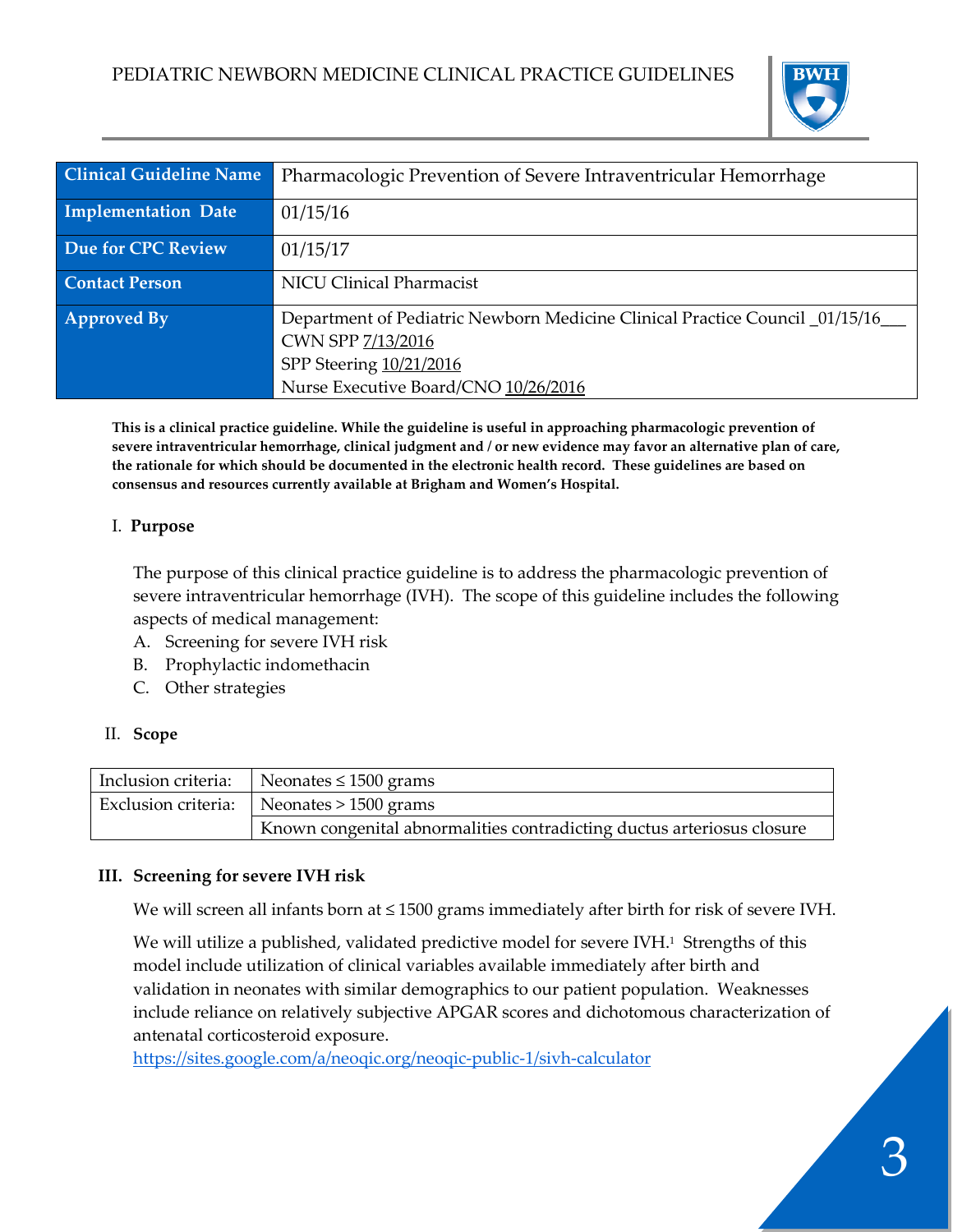

### **IV. Indications for prophylactic indomethacin**

Prophylactic indomethacin decreases the incidence of hsPDA and severe intraventricular hemorrhage (IVH).<sup>2</sup> However, prophylactic indomethacin does not impact the incidence of gastrointestinal morbidity or chronic lung disease (CLD)[.](#page-5-1)<sup>2</sup>

A threshold of 15% risk will be utilized as an indication for indomethacin prophylaxis.

Indomethacin dosing and monitoring will be guided by the indomethacin Drug Administration Guideline (abbreviated in Appendix 1). Prophylactic indomethacin will be initiated within the first 6 hours of life, when indicated.

Gut priming should occur during prophylactic indomethacin therapy, if clinically appropriate.

## V. **Other strategies**

Pancuronium has been shown to decrease IVH in ventilated preterm infants with evidence of asynchronous respiratory efforts, but cannot be considered due to uncertain safety and longterm effects in the era of early extubation[.3](#page-5-2)

Phenobarbital has been extensively studied with inconsistent results and results in an increased need for mechanical ventilatio[n.4](#page-5-3)

Vitamin E supplementation decreases the risk of IVH, but increases the risk of sepsis when used intravenously in high doses.<sup>5</sup>

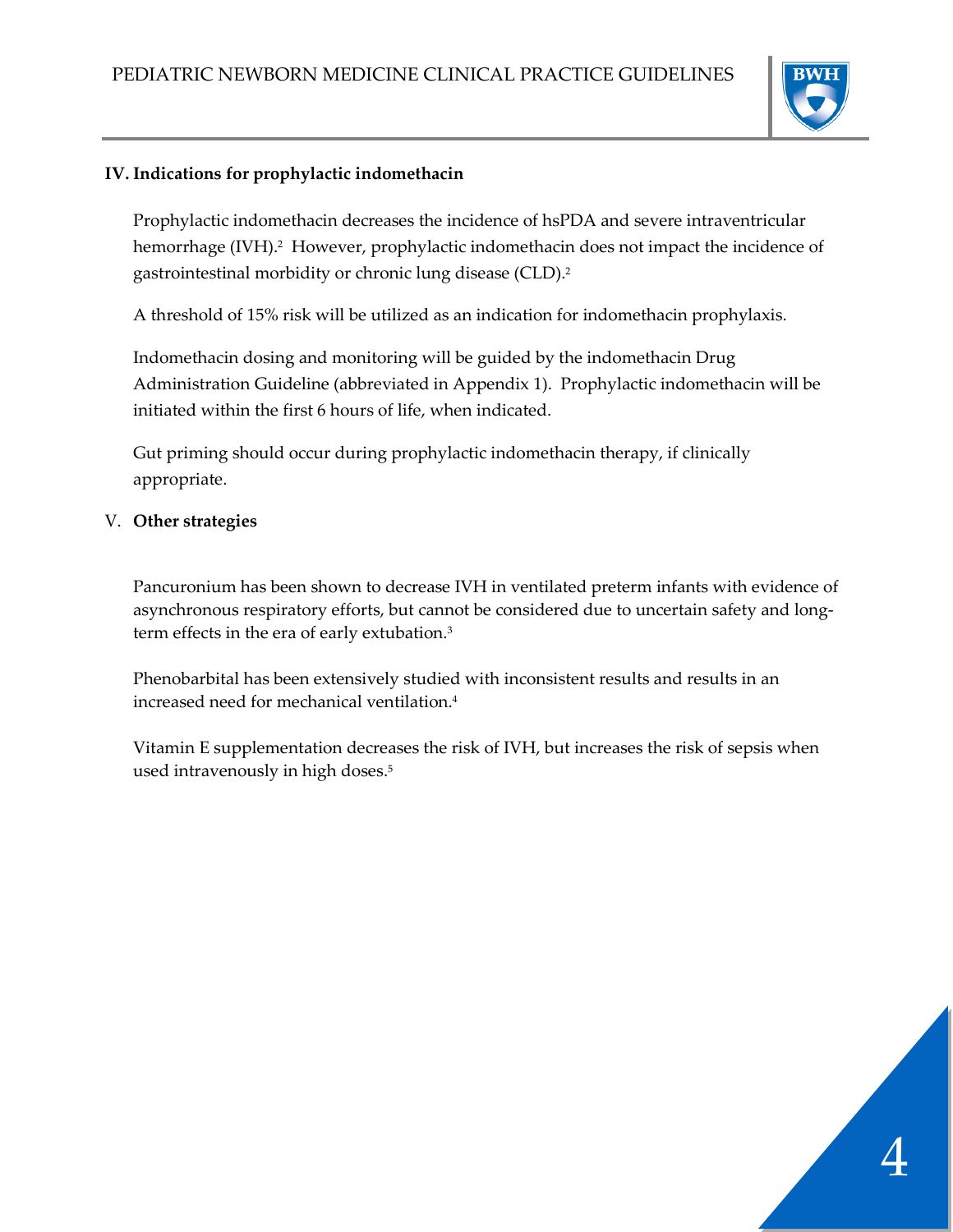

# **Appendix 1 – Abbreviated indomethacin drug administration guideline**

| Postnatal age | Dose and interval          |
|---------------|----------------------------|
| (hours)       |                            |
| $\leq 12$     | $0.1$ mg/kg IV q 24 hr x 3 |

Generally, hold doses for urine output < 1 mL/kg/hr or serum creatinine increase of 0.5 mg/dL over baseline.

Prostaglandin inhibitor for the closure of the ductus arteriosus and prophylaxis of IVH.

**Administration time and preparation:** Infuse dose ≤ 0.3 mg/kg over 60 minutes.

**Compatibility:** D5W, NS, furosemide, insulin, potassium chloride, standard UAC fluids **Incompatibilty**: D10W, TPN, dobutamine, dopamine, Fentanyl, midazolam

**Monitoring**: Urine output (notify MD for < 1 mL/kg/hr); platelet count (maintain  $\geq 100 \times 10^{9}/L$ during therapy\*), serum creatinine before each dose or once daily **\***Platelet count of < 50 x 10<sup>9</sup> utilized as exclusion criteria in the largest trial of indomethacin prophylaxis (reflected as a relative contraindication above). In a retrospective study, treatment with a COX inhibitor was associated with an increased incidence of IVH in infants with a platetlet count of 50–  $99 \times 10^9$  versus  $\ge 100 \times 10^9$  (reflected as the desired platelet count above).

**Adverse Effects**: GI perforation (active corticosteroid therapy is a relative contraindication), decreased urine output, inhibits platelet aggregation

## **Evidence**

Prophylactic dosing reflects the most common regimen utilized in large randomized controlled trials<sup>2</sup>